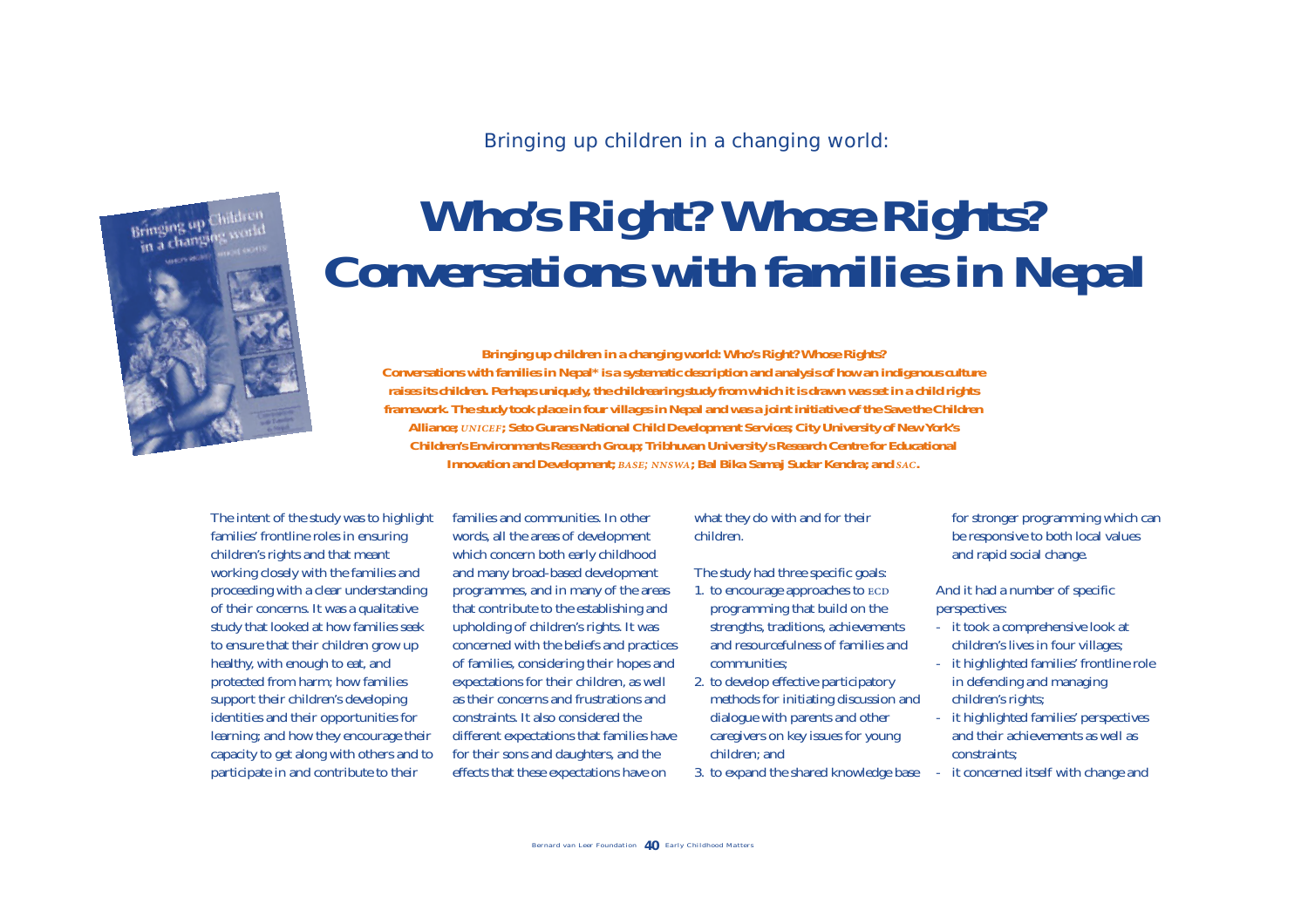how families deal with this;

- it used a highly participatory methodology – and an emphasis on developing methods for getting into genuinely collaborative dialogue with families and communities;
- it used a practical child rights framework for the analysis;
- it emphasised the importance of attention to, and action at, all levels as the broader social and economic realities are so important in shaping how families operate;
- it was concerned with the whole child; and
- it considered implications for overall policy and programme planning.

Given its goals and its areas of interest, the study naturally made use of approaches based on participatory learning and action ( $PLA$ ), to which were added ethnographic interviews and observation. To make all of that possible, methods were developed to facilitate collaborative dialogue around key issues for children as the basis for joint planning. These methods are being compiled into a toolkit.

In terms of its relation to the CRC, the study was not constantly crossreferenced to c<sub>RC</sub> articles. Rather it held close to the spirit of the Convention and the ways in which most parents – all around the world – articulate their concerns for their children. In this, it reflected the CRC's clear support of the family as the 'fundamental group of society and natural environment for the growth and well-being of children' that 'should be afforded the necessary protection and assistance so that it can fully assume its responsibilities within the community'.

#### **Revelations from the study**

The study revealed the vital contributions that ECD programmes make in ensuring that young children's rights are established from an early age, showing that they can be developed and supported by and through many of the everyday practices within the family and community. In this it highlights the fact that many child development programmes around the world fail to recognise and respect families' and communities' achievements and resourcefulness generally in raising their children. It also highlights the fact that many programmes are message driven

referenced to cac articles. Rather it held saying Ocerall, the study comfirms that repositorises of significant handels was in which may in the solution of the Convention family. community and eclustres are the his childre

- 
- 
-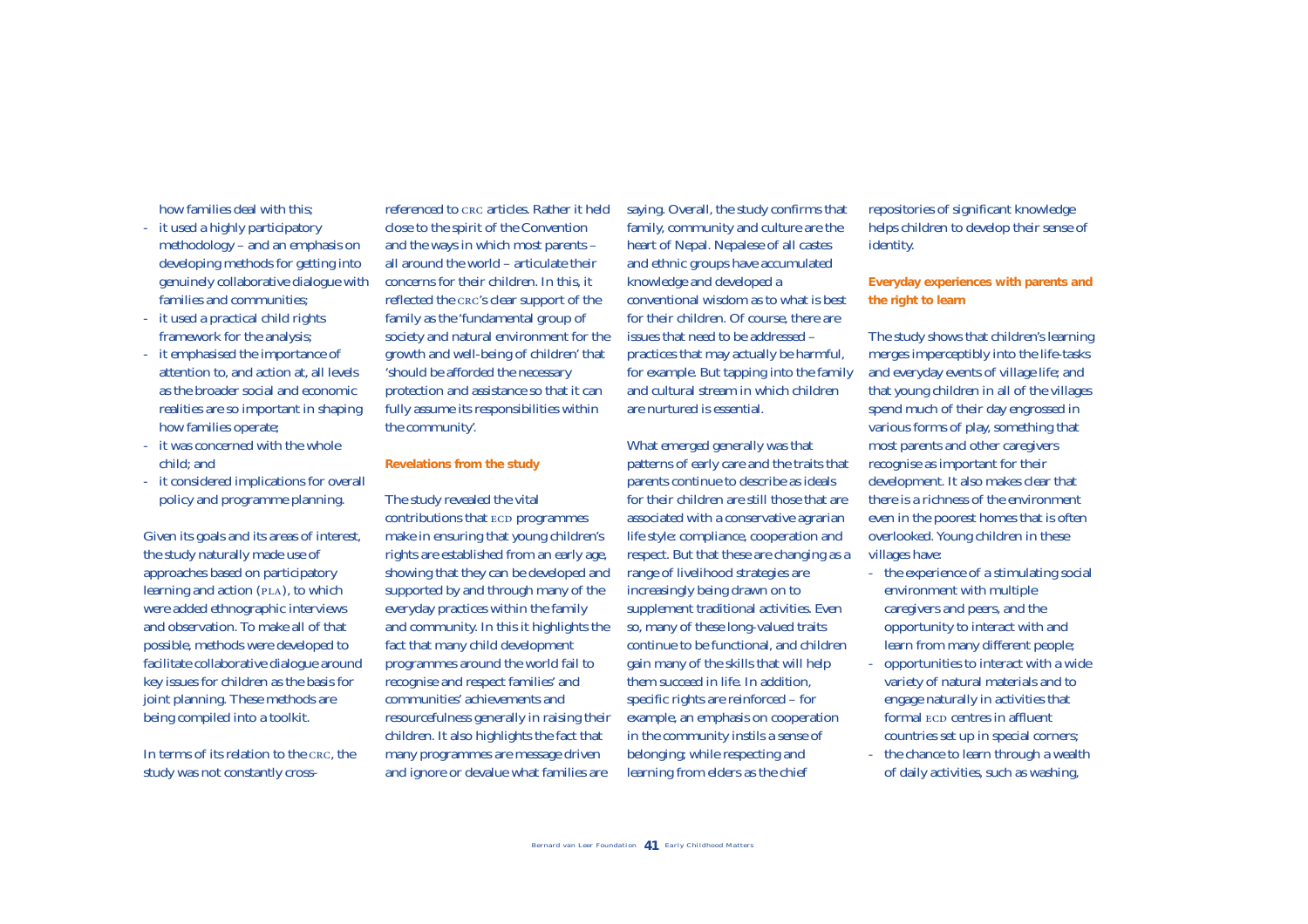dressing, mealtimes, as well as involvement in work activities such as cooking, cleaning up, collecting water and animal food. Although curiosity, initiative, independent thinking and decision-making may not be explicitly valued in these villages in the same way that compliance and respect are, there is in fact much that supports these qualities in the everyday routines that children are part of.

The following examples illustrate some of the learning opportunities that parents developed in these environments.

#### *Learning about different kinds of fish*

Manno Chaudury, aged 22, is the mother of four. Her husband works as a labourer and returns home only briefly every few days. She was observed to have exceptional interaction with her children in spite of her very busy schedule, was very patient with her children and took a lot of interest in what they were doing.

One day she returned from fishing and the children ran to her excitedly, crying

'Mother has come! Mother has come!' They were all jumping up at her, except baby Suresh who was being carried by his seven-year-old sister Laxmi. Manno smiled at them and asked six-year-old Sunday to bring a large flat dish for the fish that she had just collected. She emptied out the fish and Sunday started sorting them out. He tried to keep the others away at first so he could see all the fish himself. But then Manno sat down next to the dish and all the other children sat around in a circle.

There were many fish of different types and four year old Dinesh looked at them with great interest and asked the names of each one. Manno told them one by one what they were and started to sort them out into piles – there were prawns, flat fish and crabs. The children helped her and discussed the size of the fish, and which ones they liked to eat most.

Two big crabs started moving and Dinesh backed away, frightened. Sunday said 'No need to be scared. It won't do anything. See!' He held up one of the crabs to show that it would not bite. Manno took four small crabs from the

dish and said 'These are small ones – one each for you to play with'. The small crabs were moving and again Dinesh was scared. Manno said 'Look you can touch it', touched it herself and then took Dinesh's hand and touched it with him. Dinesh seemed quite confident so Sunday put a small crab on the palm of Dinesh's hand. The crab started moving and Dinesh laughed. The children played crab races and later ate one of the big crabs which Sunday helped Manno roast.

## *Infant learning: Dankumari's morning in Koldanda*

Early in the morning nine month old Dankumari is being breastfed by her mother out on the porch. There are numerous breaks in the feeding as her mother talks and smiles at her, getting a laugh from the baby and laughing, talking in return. After the feeding she ties the baby to her back while she tends the animals. Dankumari is tied on quite loosely, so that she is able to pull herself over to the side and peer under her mother's arm, watching as she feeds the goats. Then when her mother squats to scrub a large copper pot, the baby's legs are able to reach the ground, and she

flexes them up and down as she reaches for stones on the ground, and watches what her mother is doing.

Later, while her mother is away washing clothes, Dankumari sits on the porch on some rags, playing with a set of keys. Nearby in the yard, her father is weaving, with four-year-old Som by his side. When Dankumari is bored with the keys, Som passes her some coloured rags to play with. Various children, her own siblings and neighbours, take turns holding and amusing her. Indra, her 8 year-old brother, back from cutting fodder, and two neighbour children, put her in her hammock and play with her there, bouncing her while she laughs loudly. Her mother, passing by from fetching water, reminds them not to overexcite Dankumari. When the boys go back to work again, a small girl from next door takes over, standing the baby in the doorway where she can hold on to the threshold and move herself around. After a while, her mother picks her up and takes her into the house to clean her up, and then she sits on her father's lap while he takes a break from weaving.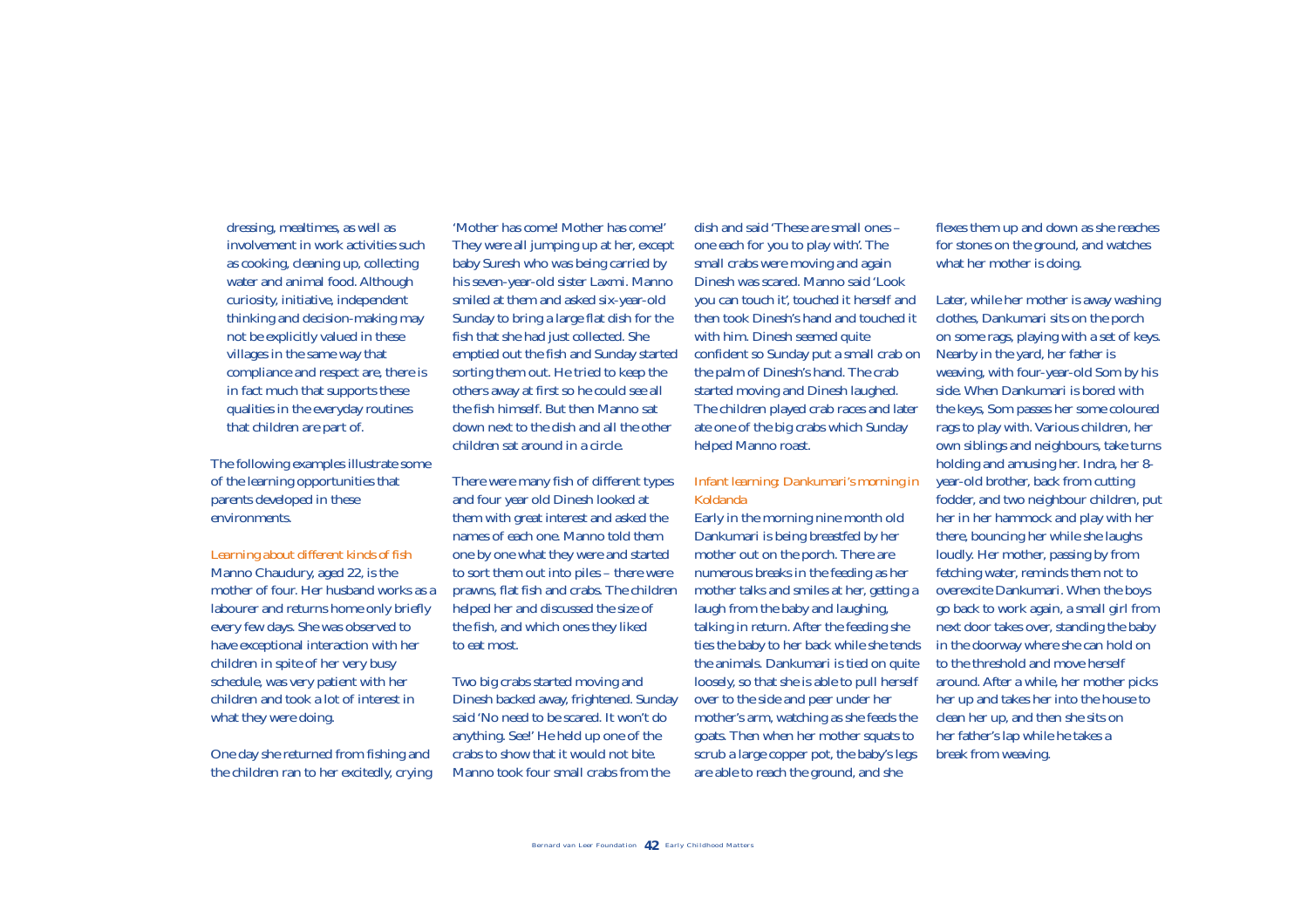Nepal: mother and child united photo: D. McKenzie

Through these simple interactions Dankumari has the chance to learn a lot – about human relations and mutual exchange, and about language. In her activities she practises her physical skills, explores with her feet, hands and eyes, and manipulates objects, learning in the process about colour, shape and texture.

#### *The joy of achieving*

One day, while his mother was rolling out dough to make bread, three-yearold Suresh, as usual, sat very close to her. She gave him some dough to play with and Suresh made a long 'rope' using both his hands.

His mother asked what it was and he replied that it was a snake. She asked him to make another one and then told him to put it in the fire to cook. He did this very carefully and then asked his mother to make him a frog. She agreed that she would once she had finished making the bread. She took his 'snake' out of the fire and he ate it as soon as it was cool enough. While she made the frog she let Suresh use the board and rolling pin, to his great delight. This is an excellent example of a busy

mother managing her household chores while providing her son with some exciting learning opportunities, encouragement and a sense of achievement.

#### *The chance to experiment*

A five-year-old girl in Jahbahi was sitting with her mother, watching her make a basket. The mother went inside to the kitchen, so the little girl picked up the basket, took the needle out and started trying to weave it. Her mother came back and said, laughing 'Eh! You're spoiling my basket'. She then made a small basket base and said, 'First you put the needle like this, then this…', while showing her daughter what to do. Then gave it to her to try herself.

These examples show that some caregivers seem quite consciously to affirm and maximise the potential for active learning and problem solving. For other parents, it is a matter of becoming more aware of the advantages in an expanded repertoire for children, so that opportunities are more systematically supported. Generally, the study revealed that parents' primary